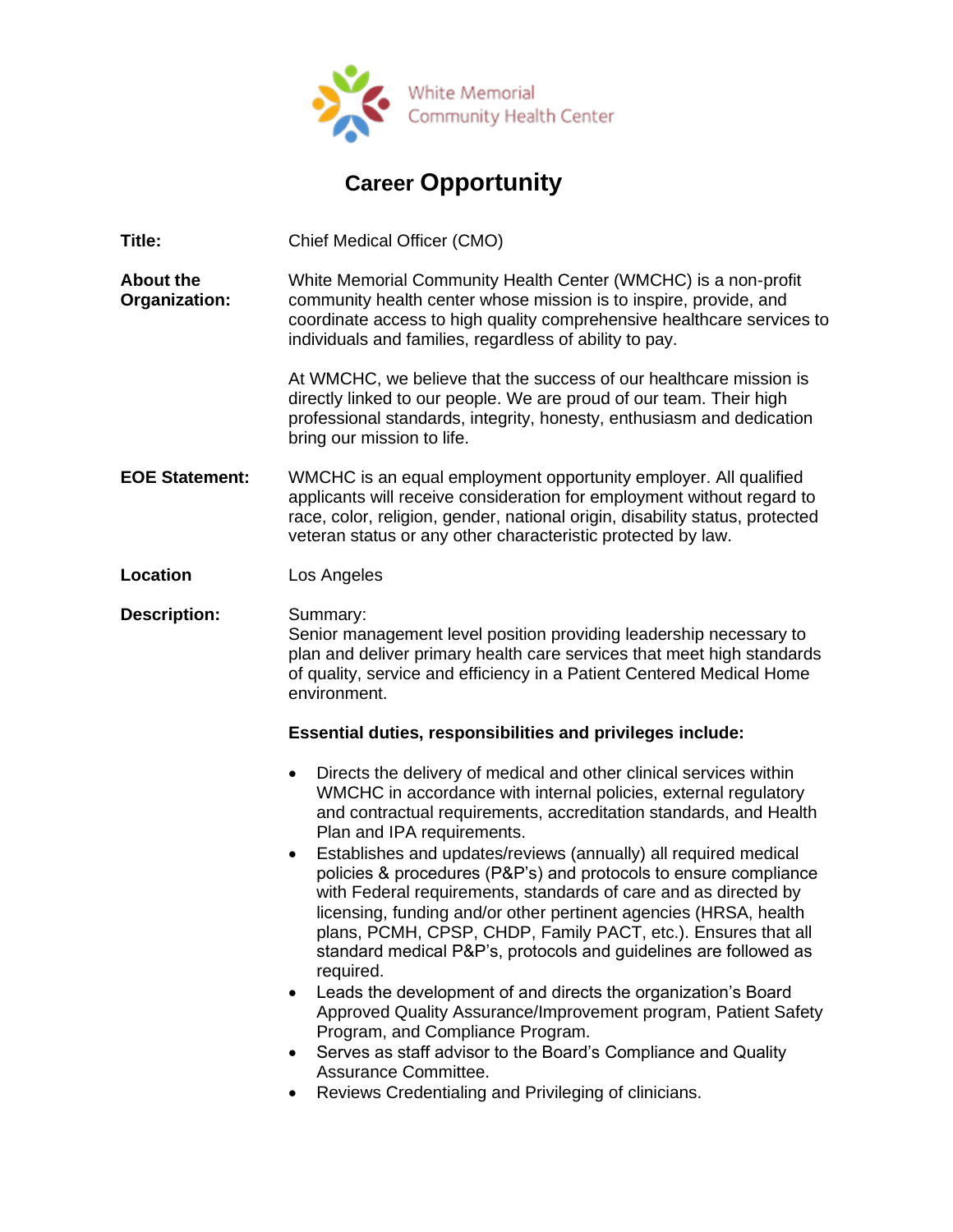- Recommends and participates in final determination of clinician disciplinary actions, terminations, and grievances.
- Establishes benchmarks and sets clinical standards of professional performance for all medical staff to ensure that all patients are receiving the highest
- quality care • Arranges and conducts regular meetings of clinical providers, and coordinates committee meetings.
- Works with WMCHC's executive management team to develop/meet short/long-term strategic plan objectives (as BOD approved) for service expansion or programs for a specific target population/site.
- Institutes and manages continuing professional education, inservice training, and orientation of clinical staff.
- Ensures compliance with applicable HCFA, Risk Management, OSHA, CLIA and other federal, state and institutional regulations.
- Incorporates strategies to recruit, retain and integrate people from diverse backgrounds and culturally competent staff

## **Direct Patient Care:**

- Perform evaluation and treatment of patient in the outpatient setting at White Memorial Community Health Center
- Assess medical needs, compile care plan addressing acute needs, chronic conditions, and preventive health maintenance. Furnish, transmit appropriate medications and treatments as needed.
- Keep accurate concise and thorough documentation of all medical history, exam findings, assessment, treatment/interventions and education. Complete documentation and lock notes in a timely manner.
- Review and electronically sign off on all laboratory results, diagnostic results and outside consult noes in a t impel manner, ensuring patient is contacted for follow up if clinically indicated.
- Ensure continuity of care by communicated with other primary care providers when appropriate
- initiate specialist referrals
- Manage the assigned panel of patients, working with a care team to ensure recommended services are provided to patients.
- Participate in clinical quality assurance program.
- Participate in on-call coverage, weekend call, hospital-based care as scheduled
- **Competencies: Accountability:** Takes ownership for delivering on commitments; owns mistakes and uses them as opportunities for learning and development; openly discusses his/her actions and their consequences both good and bad; has an ability to identify strengths and developmental opportunities and leverages insight to make adjustments to improve their effectiveness; courage to have the difficult conversation.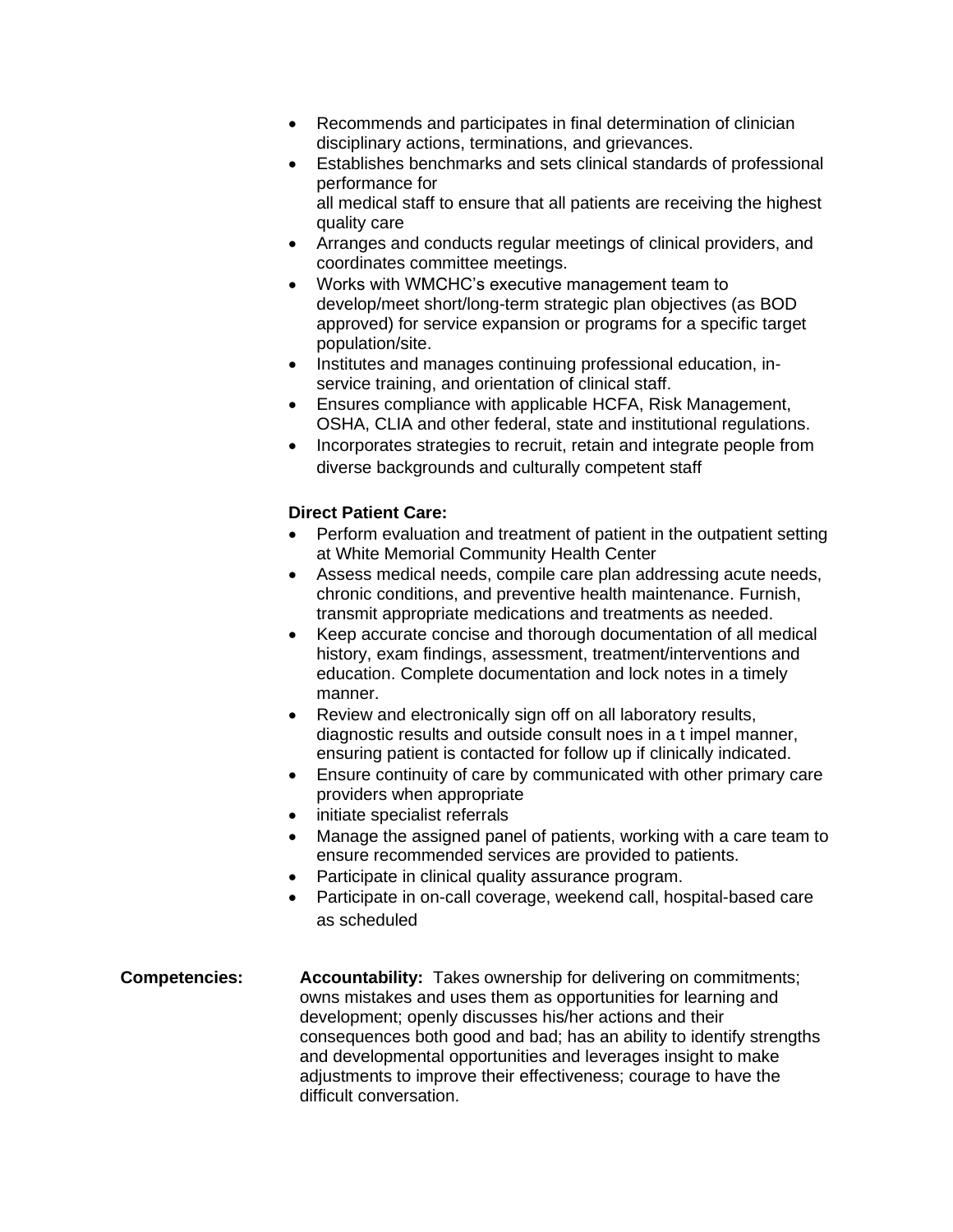**Customer focus:** Intentional in understanding the needs and desires of better serving internal and external customers and building strategic partnerships.

Entrepreneurial spirit – Demonstrates a passion for the organization mission and develops an understanding of the alcohol industry from a regulatory and business (retailing) perspective.

**Change leadership**: Leads successful change initiatives by listening and engaging others, creating a roadmap to the future, and cascading communications that reinforce change objectives to all levels of the organization.

**Relationship building:** Uses effective interpersonal and communication skills to create relationships and build credibility.

**Talent management:** Develops and cultivates talent, engages and coaches' employees, and fosters an organizational culture that aligns employee and team performance with strategic goals and objectives.

**Results-driven:** Shows initiative, sets achievable goals, and is accountable for measuring performance against results.

**Critical thinker:** Questions conventional views, imagines and explores options, and learns by reflection.

**Decision Making/Judgment:** Approaches problems and decisions methodically and objectively; involves others as needed; uses sound judgment in making decisions and understanding the impact to themselves, customers, their team, and the organization; conducts the appropriate analysis to identify the symptoms and root cause of issues; makes timely decisions.

**Supporting the Mission :** Actively supports White Memorial Community Health Center mission and values; uses individual skills to add value to the mission of "*White Memorial Community Health Center inspires, provides, and coordinates access to high-quality, comprehensive healthcare services to individuals and families, regardless of ability to pay"* aligns actions around organizational goals; gives priority to organizational mission and value when making decisions.

**Position Requirements**

## Qualifications

- Experience with utilization review, quality management and physician practice management
- 10+ years in progressively responsible healthcare leadership roles. FQHC experience preferred
- Valid and Current licensure in California
- Valid and Current DEA